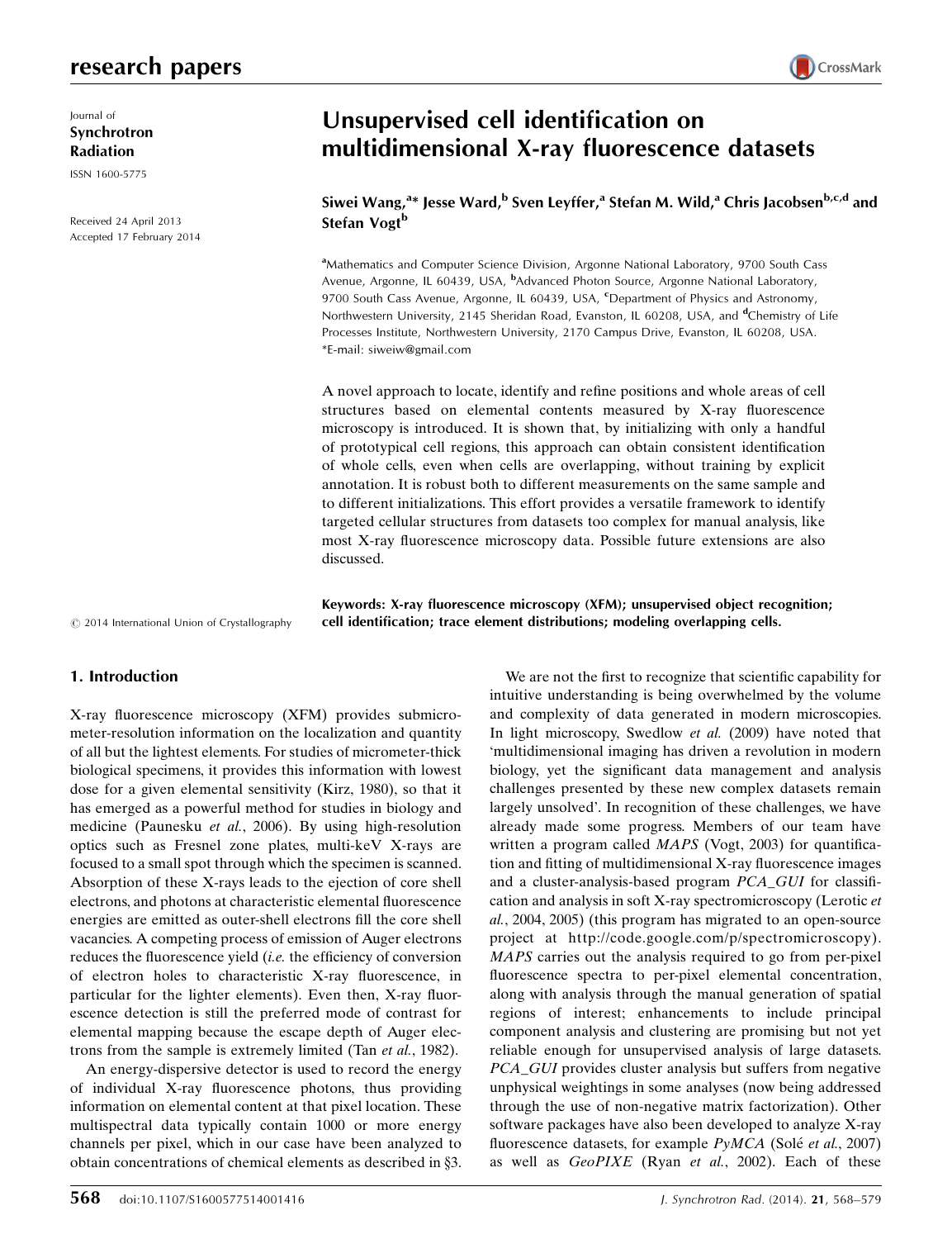packages tends to have specific areas they are optimized for; but, overall, these efforts do not yet appear to be as advanced as clustering and machine-learning analysis implemented in optical microscopy (Ljosa & Carpenter, 2009) or hyperspectral analysis used in aircraft and satellite imaging (Plaza et al., 2004). Our goal here is to provide object recognition directly from X-ray fluorescence spectra with no subsequent higherlevel processing required, so as to greatly enhance how we approach and understand the rich data sets generated from X-ray fluorescence excitation in electron, proton and X-ray excitation microscopy methods.

Based on optical microscopy, magnetic resonance imaging and other medical imaging modalities, many object recognition methods are proposed to automatically (Wolz et al., 2010; Arteta et al., 2012; Cortés & Amit, 2008) or semi-automatically (Aydin et al., 2010; McCullough et al., 2008; Lin et al., 2003) identify cellular structures. However, cell identification using XFM has unique challenges. Firstly, it requires modeling a large number of chemical elements simultaneously. Most of the methods focused on optical microscopy can only deal with one or several independent intensity channels. Secondly, there is no known manual annotation dataset to serve as a largescale training example, hence most supervised learning approaches [support vector machines (Kasson et al., 2005; Tao et al., 2007; Wang et al., 2007), Markovian random fields, minmax flow graph cut (Wolz et al., 2010; Yin et al., 2010), Potts model (Russell *et al.*, 2007)] are not applicable. Thirdly, modeling overlapping cellular structures in XFM datasets is more challenging compared with that in other related imaging problems; an XFM dataset provides pixel-level localization and quantity of elements. Therefore, it is necessary to model how different cells overlap with each other. Nevertheless, most known methods do not model cell overlap explicitly; instead they either generate nonoverlapping regions from overlapping cells (Arteta et al., 2012; Lin et al., 2003) or only process cells at most touching at their boundaries (Bergeest & Rohr, 2011, 2012). In  $\S7$ , we will discuss the difference between our method and a representative cell counting routine ('analyze particle' from *ImageJ*) in more detail.

We propose here a novel unsupervised cell identification approach to tackle these unique challenges of XFM datasets. Without manual annotations, our approach can locate, identify and refine positions and areas of cellular structures (including overlapping cells) based on their elemental content from a large number of elements simultaneously.

To demonstrate this approach, we apply it to a dataset of three intermixed cell types. We begin by using MAPS to reduce the acquired fluorescence spectra into quantitative concentrations of nine chemical elements. As input parameters for subsequent analysis, the approach accepts lower bounds of cell sizes, averages and standard deviations of cell contents from a few hand-drawn regions of interest (ROIs) for each type. (These hand-drawn ROIs can in the future be replaced by representative contents from other reference data or learned automatically.) Then we use a generalized likelihood ratio test to model the configuration of multiple overlapping cells. Afterward, we apply two procedures [boundary delineation  $(\S 4.3)$  and pixel refinement  $(\S 4.4)$ ] to further improve the boundaries of identified cells.

The paper is organized as follows. In  $\S$ 2, we provide a highlevel description of the components of our problem and approach. In  $\S$ 3, we discuss sample preparation, data acquisition and the datasets we employed in evaluating the consistency and robustness of this approach. We will also provide specific assumptions for our test dataset with respect to our general assumptions in  $\S2$ . In  $\S4$ , we introduce the four underlying procedures in detail: preprocessing, estimating group configuration, boundary delineation and pixel refinement. Currently, each procedure can be viewed as solving an optimization problem, the solution of which is then passed as an input to the next procedure. However, this approach can be modified such that the output of the last step can serve as the input to the first step. We report our results in  $\S$ 5 and demonstrate that this approach generates robust statistics of cell populations with respect to initial parameters in §6. Since this cell identification approach is in early stages of development, many opportunities for improvement remain, and we will discuss some of them in  $\S$ 7.

# 2. Problem and overview

We address the fundamental question: 'Where are the (whole) cells?' based on recorded elemental content in an XFM dataset. The goal of our approach is to identify cells of different types, while also allowing for multiple cells to overlap. We give a broad overview of our approach here, which is described in detail in §4.

A key difficulty here is that often no manual annotation is available to serve as a reference; we only know both the total elemental contents of the whole cell areas and shape, and size of cells of a given type can be employed as salient features. We use the following two classes of expert-informed cell features to initialize this approach:

(i) Morphology. We assume that all cells of a specific type have somewhat similar sizes and shapes.

(ii) Content. We assume that cells of a specific type have similar total content in their characteristic elements, and that these characteristic elemental contents are distinct compared with cells of other types.

The initial inputs for this approach are thus information on the morphology and content features. Preprocessing of the putative cells  $(\S4.1)$  is done by image segmentation.

We first divide pixels of the image of a given characteristic element into foreground and background components (i.e. based on their intensity). We then partition all foreground pixels into groups via the recursive min-cut algorithm (Dhillon et al., 2007) and then fit a minimum-area ellipse around each of these segments as the initial guess of cell areas. Here, we deliberately initialize the partitioning algorithm so that we oversegment (i.e. all actual cells are covered with at least one group). We chose this algorithm because it is unsupervised and oversegmentation is straightforward.

This oversegmentation conditions the configuration estimation procedure in  $\S 4.2$  to focus on evaluating group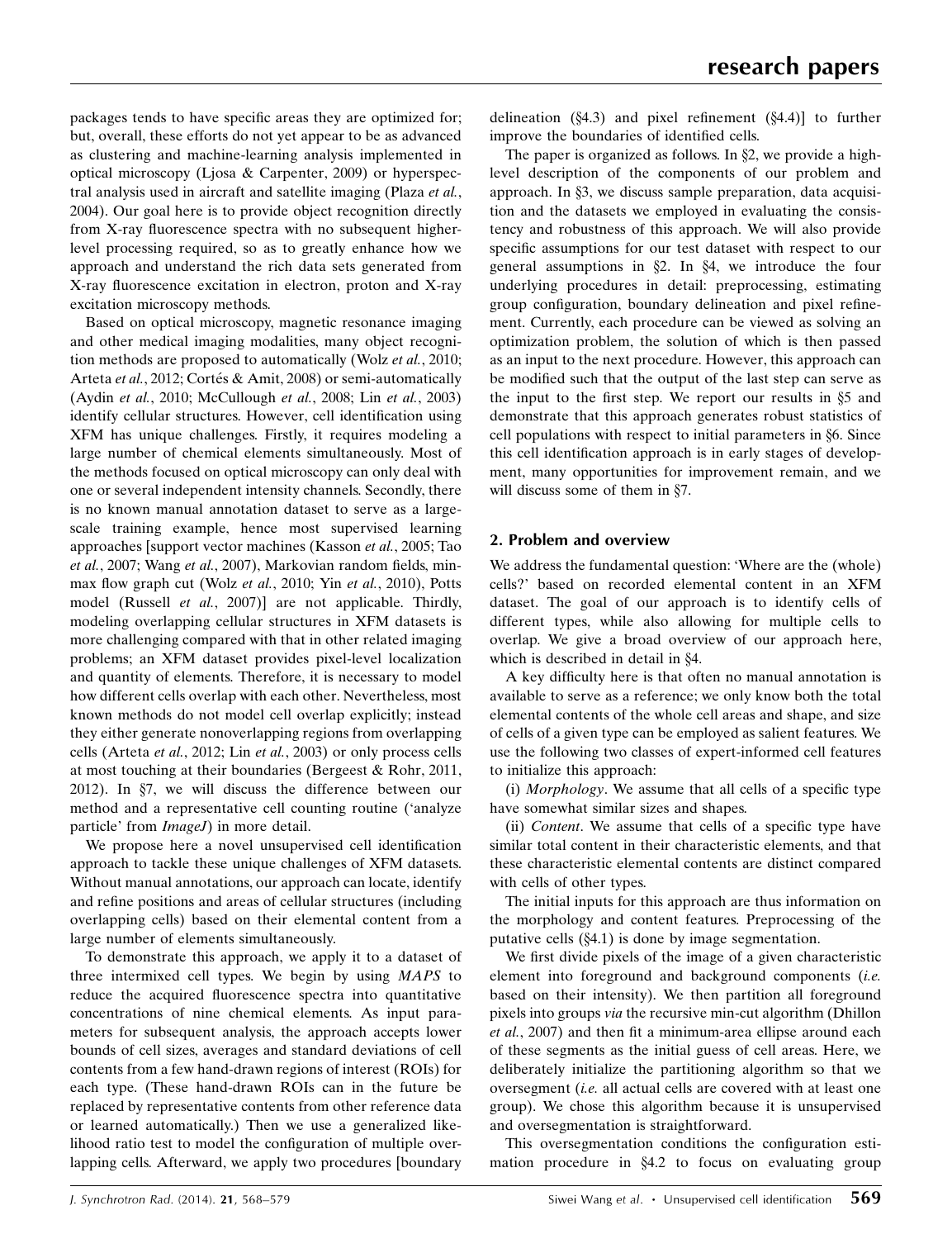configurations with potentially reduced number of cell groups. This estimation procedure determines whether merging two groups or deleting a group will represent the total content better than the current configuration. We represent the total content criteria with Gaussian distributions (specified by a mean and diagonal covariance) obtained from the given content inputs.

After we estimate the configuration of cell groups, we refine these putative cell groups by adjusting their boundaries based on a total elemental content criteria (see  $\S$ 4.3). This procedure aims at recovering pixels that are within a cell but were initially relegated to the background because of thresholding. For every boundary we obtain by this procedure, we compensate for potential smoothness discrepancies using a pixel refinement procedure (see  $\S 4.4$ ). This procedure ensures that the resulting areas cover the group of pixels best for their corresponding cells.

This multistep approach is versatile and can be applied to a broad class of identification problems. The components described here can also be employed independently or combined to answer different scientific questions. An overview of this approach is presented in Procedure 1. Table 1 in the supporting information illustrates all steps of this procedure.<sup>1</sup>

Procedure 1. Overview of the approach.

**Inputs:** pixels P of an XFM dataset, cell types  $\mathcal{T}$ , characteristic element  $e_t$  and lower bound of size  $s_t$  for all  $t \in \mathcal{T}$ , means and standard deviations of representative cell contents;

• Preprocessing;

# for all  $t \in \mathcal{T}$

Obtain foreground and background of  $e_t$ ;

Partition foreground pixels using elemental map of  $e_t$ , such that all segments contain at most  $s_t$  pixels;

Obtain groups  $G_t$  of type t by using minimum-area ellipses to cover all individual segments;

# end for

• Estimation of group configuration: obtain groups  $\hat{\mathcal{G}}$  from initial groups  $G = \bigcup_i G_i$  by either merge or deletion;

- Optimization of group boundaries: delineate boundaries of all groups  $g \in \hat{\mathcal{G}}$  using both morphology and content features;

- Local pixel refinement: refine pixel boundaries of all  $g \in \mathcal{G}$ .

# 3. Sample and data

We deliberately chose a combination of very different cell types to verify that the algorithm is able to work with this diversity, and to make sure a human observer can easily test the accuracy of the algorithm (differentiation between two very similar subpopulations can be achieved by statistically analyzing extracted elemental content resulting from our algorithm). The specific cell types were chosen on the basis of availability, use as model systems elsewhere in biology, and expected differences in elemental content, cell size and morphology. Red blood cells have a well known dumbbell shape, and were expected to contain relatively more iron than other cell types because of the presence of heme iron in hemoglobin (Hawkins et al., 1954), and little else. By comparison, yeast cells are expected to be smaller, and have high Zn as well as P content (Marvin et al., 2012). As a third cell type with a complementary elemental content we chose the green algae Chlamydomonas with high manganese levels because of the presence of manganese in photosystem II (Dismukes, 1986).

Washed and pooled rabbit red blood cells (rbc) at 10% hematocrit were purchased from Lampire Biological Laboratories (Pipersville, PA, USA). A 1 ml volume sample was drawn and centrifuged for 10 min at 600g. The supernatant was discarded, and cells were resuspended in a solution of 200 mM sucrose and 10 mM PIPES (Good et al., 1966), both from Sigma-Aldrich (St Louis, MO, USA). Yeast cells were inoculated in 2.5 ml of sterile YPD media (Lundblad & Struhl, 2001) and grown in a shaking incubator at 303 K and 300 r.p.m. for 24 h. A 1 ml volume sample was drawn and centrifuged for 10 min at 600g. The supernatant was discarded, and cells were resuspended in a solution of 200 mM sucrose and 10 mM PIPES.

Algae cells were provided by Qiaoling Jin (Argonne). The wild-type strain of Chlamydomonas reinhardtii was purchased from ATCC (Manassas, VA, USA) and grown mixotrophically in TAP medium (Gorman & Levine, 1965) on a rotary shaker (120 r.p.m) at 298 K and in the presence of  $\sim$ 100 µmol photons  $m^{-2}$  s<sup>-1</sup> of photosynthetically active light. A 1 ml volume sample was drawn and centrifuged for 2 min at 600g. The supernatant was discarded, and cells were resuspended in a solution of 200 mM sucrose and 10 mM PIPES. Equal volumes of red blood cells, yeast cells and algae cells were suspended in 200 mM sucrose and 10 mM PIPES and then mixed together. A  $2 \mu L$  volume was spotted onto a  $200 \text{ nm}$ thick silicon nitride window (Silson Ltd, Northampton, UK) and allowed to air dry overnight.

X-ray fluorescence imaging was performed at beamline 2- ID-E at the Advanced Photon Source at Argonne, USA. Undulator-produced X-rays at 10 keV incident energy were focused to a spot size of  $0.8 \mu m$  by  $0.8 \mu m$  using Fresnel zone plate optics (Xradia Inc., Pleasanton, CA, USA). Samples were raster-scanned through the X-ray beam in fly-scanning mode, covering about a  $(200 \,\mu\text{m})^2$  area with a pixel size  $\delta =$ 0.3  $\mu$ m in each direction, 666  $\times$  667 pixels, and an effective dwell time of 100 ms per pixel. Full fluorescence spectra were detected at each pixel using a four-segment silicon drift detector (Vortex-ME4, Hitachi High-Technologies Science America, Northridge, CA, USA), with each detector segment collecting a slightly different signal because of angular variations in scattered signals, different self-absorption paths to the segment, and so on. These differences, resulting from the 15° angle between the sample and the detector, are negligible for high-Z elements, but can be significant for low-Z elements (e.g. 50% for P).

<sup>1</sup> Supporting information for this paper is available from the IUCr electronic archives (Reference: WA5055).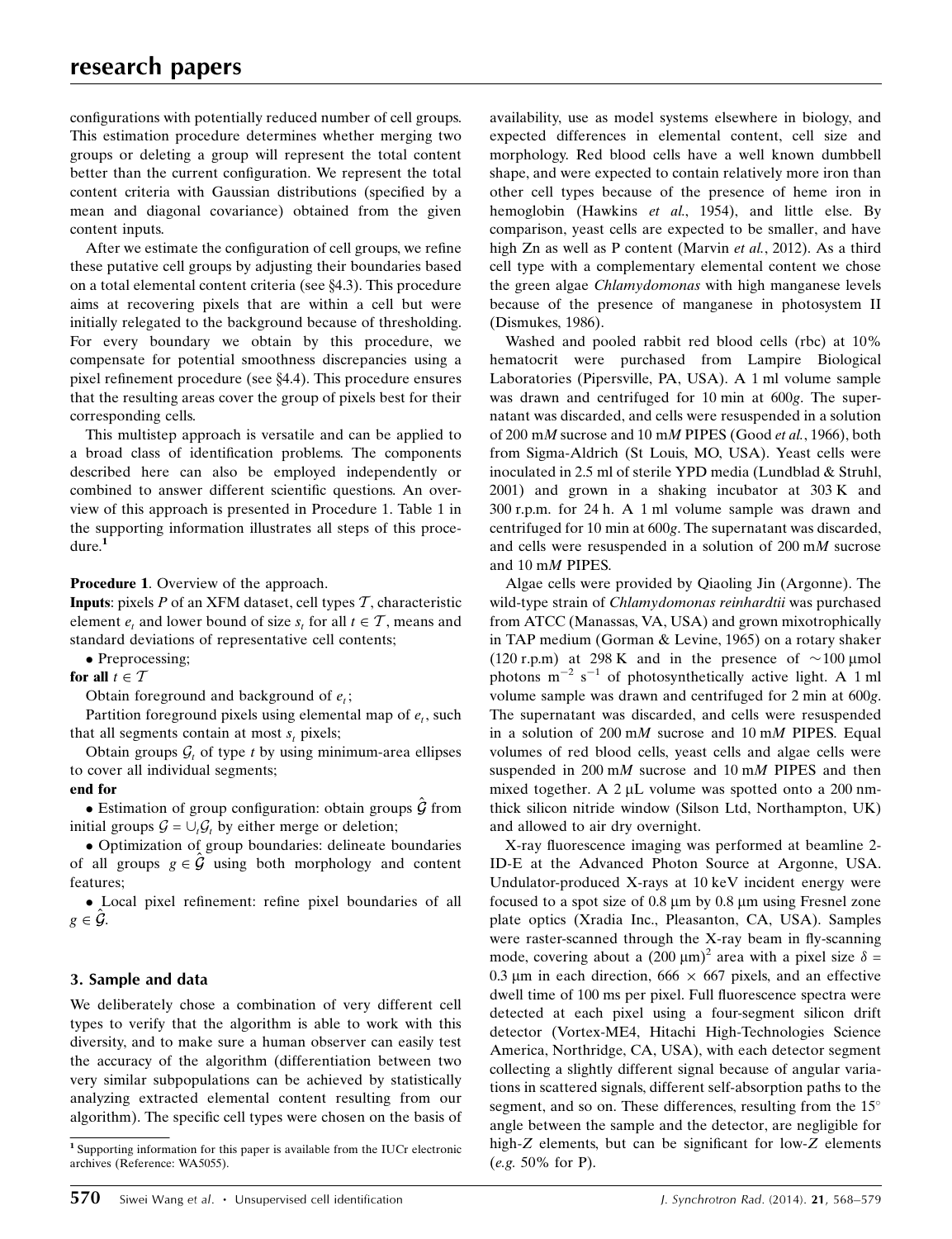

#### Figure 1

Elemental maps for K, P, Mn, Fe and Zn, and visible-light micrograph of a mixture of three cell types (red blood cells, algae, yeast) used for subsequent analysis. The quantified elemental content per pixel is shown in  $\mu g/cm^2$  in the intensity scale next to each map. The maps of particular elements obtained by X-ray fluorescence microscopy hint at the characteristics of the different cell types: Mn is prevalent in algae and Fe in red blood cells, while Zn and P are indicative of yeast cells. The visible-light micrograph was acquired at one focal plane and thus does not show all cells; slight distortions in relative cell positions between the X-ray fluorescence maps and the visible-light micrograph are due to differences in viewing angles.

Every pixel in the XFM dataset originally contains the full X-ray spectra recorded from the four detector segments. These spectra were then processed by MAPS (Vogt, 2003), which involves a fitting procedure and calibration based on a standard with known elemental concentration to yield quantitative maps of elemental concentration in  $\mu$ g/cm<sup>2</sup>. Those quantitative maps for the elements P, S, Cl, K, Ca, Mn, Fe and Zn provided the input data for the analysis procedures described here (Fig. 1).

Based on this specific information, we can derive the following features for identifying cells in this test dataset:

(i) Morphology: all cells can be modeled as ellipses with different sizes and shapes.

(ii) Content: all cells have consistent content in all nine elements (P, S, Cl, K, Ca, Mn, Fe, Cu, Zn) resembling Gaussian distributions. For each cell type, there is a characteristic element which provides signature elemental content information, i.e. Fe for red blood cells, Zn for yeast cells and Mn for algae cells.

## 4. Detailed description of our approach

Here, we describe four individual components of Procedure 1 in detail. For a given image, we let  $P$  denote the set of pixels in the image, with each pixel indexed by a pair of (column, row) indices  $(x, y)$ . We use uppercase roman letters to denote sets of pixels and use calligraphic letters to refer to other types of sets (e.g. index sets, elements, cell types) throughout the sequel.

Let  $F$  and  $B$  denote disjoint sets of foreground and background pixels, respectively, so that  $P = F \cup B$ . We designate a group of pixels by  $G_{\varrho}$ , where  $g \in \mathcal{G}$  denotes a group index. Each group will have an associated type  $t \in \mathcal{T}$ ; in this paper  $\mathcal{T}$  = {algae, rbc, yeast}. Groups will ultimately be used to define a cell, but we use the term 'group' to acknowledge that, particularly in the initial steps of this approach, there may not be a one-to-one correspondence between groups and cells. The collection of all groups defines the foreground pixels as  $F = \bigcup_{g \in \mathcal{G}} G_g$ . Associated with each group  $G_g$  will be a set of local background pixels  $B<sub>g</sub>$ , more formally defined in §4.1.2.

A region  $R_r$  (with  $r \in \mathcal{R}$ ) consists of pixels belonging to one or more groups and their local backgrounds. We let  $\mathcal{G}_r \subseteq \mathcal{G}$ denote the set of groups belonging to region  $R_r$ , so that  $R_r =$  $\cup_{g \in \mathcal{G}_r} (G_g \cup B_g)$ . The sets  $\mathcal{G}_r$  form a partitioning of  $\mathcal{G}$ . We denote the local background of region  $R_r$ , by  $B_r$  (defined in  $$4.1.2$ ).

In this paper, we limit the content computation to  $|\mathcal{E}| = 9$ elements,  $\mathcal{E} = \{P, S, K, Cl, Ca, Mn, Fe, Cu, Zn\}$ . For a general set of pixels Z, we define  $c_e(Z)$  to be the total content of Z in e by summing over all pixels in Z using the elemental map for element  $e \in \mathcal{E}$ . For example, for a single pixel  $Z = (x, y)$ , we use  $c<sub>n</sub>(x, y)$  to denote the content using the *content map* for element  $e \in \mathcal{E}$  (see §3).

Using these notations, we organize our approach as follows: (i) Preprocessing and image segmentation. Specify elemental contents for each cell type, identify the foreground pixels F, divide the foreground into  $|\mathcal{G}|$  possibly overlapping groups, and aggregate the groups into  $|\mathcal{R}|$  disjoint regions  $(\S 4.1)$ . The putative groups serve as an initialization; they may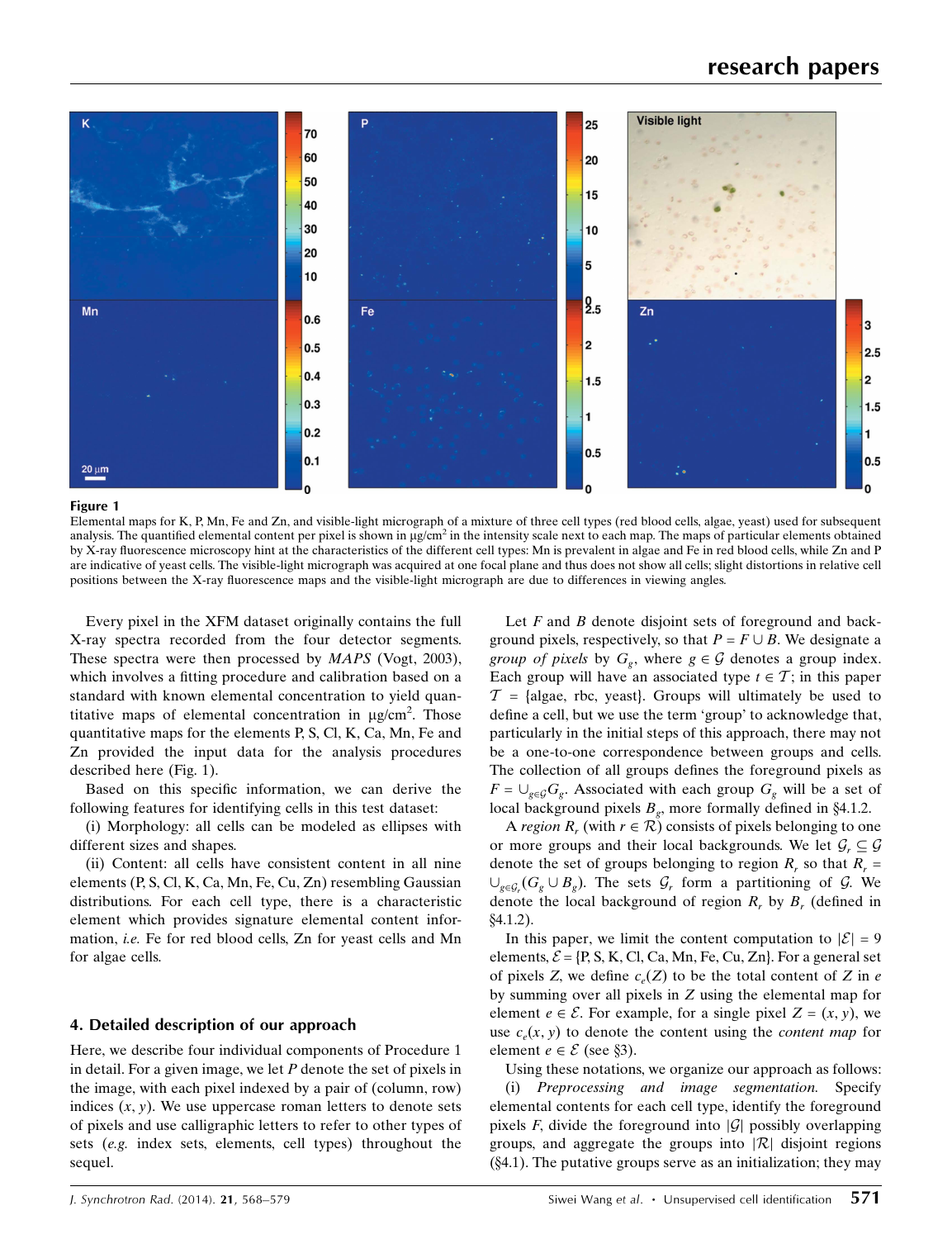be deleted or merged to other groups in subsequent cell identification procedures (see Fig. 4).

(ii) Estimation of group configuration. Given a set of groups  $\mathcal G$  and a set of disjoint regions  $\mathcal R$ , adjust the number and areas of groups of each type within each region to best match the observed elemental contents  $(\S4.2)$ .

(iii) Optimization of group boundaries. Given putative cell groups in each region, determine smooth curves to serve as boundaries of the cells  $(\&4.3)$ .

(iv) Local pixel refinement. For the smooth boundaries in a region that do not satisfy local optimality conditions, refine each associated group so the content of its discrete set of pixels best matches the content in a cell  $(\S4.4)$ .

To seed our preprocess procedure, we use per-hand identification of ROIs around a few isolated cells of each type. This was appropriate for an initial study, though in the future the seeding could be done from literature values for elemental composition and area  $s_t$ .

In our case, the ROIs provide twofold information: (i) the element or combination of elements provides characteristic elemental maps that distinguish each specified cell type, and (ii) the content from these ROIs is employed as representative total elemental content of these cells. We use the former information to preprocess the dataset and obtain initial guesses for the areas of putative cells  $(\S 4.1.1)$ . We use the latter to refine these putative cells  $(\S 4.1.4)$ .

## 4.1. Preprocessing and image segmentation

The first procedure is responsible for producing the representative elemental distributions, a set of initial groups  $G$  and regions  $R$ , and the local backgrounds for each of these groups and regions.

4.1.1. Initial group formation.. The input of the image segmentation algorithm are the individual elemental maps based on hand-drawn ROIs and the segment area bound  $s_i$ ; for purposes of oversegmentation,  $s_t$  is taken to be the smallest cell area from the hand-selected ROI. The three cell types have somewhat different sizes. We therefore set the  $s_t$  value of each type  $t \in \mathcal{T}$  for subsequent analysis: we used  $s_t = 200$ pixels (or  $18 \mu m^2$ ) for red blood and algae cells, and  $s_t = 30$ pixels (or  $2.7 \mu m^2$ ) for yeast cells.

Using the individual elemental maps and segment area bound  $s_t$  for all types in T, we then perform an image segmentation using images from three characteristic elements (Mn for algae, Fe for red blood cells and Zn for yeast). The resulting segments (shown in Fig. 2) each locate a possible area for a cell of type t.

Based on these segmentations, we form minimum-area ellipses to cover pixels belonging to the same segment. Ellipses are appropriate for the cell types considered here; more complicated shapes can also be considered. The pixels in each ellipse are used to define an initial group  $G_{e}$ . By construction, all groups contain a contiguous set of pixels.

4.1.2. Region formation and background content. As previously described, a region is defined as an area of groups and their local backgrounds. Here, the local background  $B<sub>o</sub>$  of



#### Figure 2

Image segmentation result used to form the initial groups for yeast and red blood cells based on the markers  $Zn(a)$  and Fe  $(b)$ , respectively. Algae cells are not shown because there are only five cells. All pixels of the same color belong to the same segment, hence they are treated as one single putative cell group in subsequent procedures.

a group  $G_g$  is defined as a set of pixels within a distance  $\Delta > 0$ of the group,

$$
B_g \equiv \{(x, y) \in B : |x - \hat{x}| + |y - \hat{y}| \le \Delta
$$
  
for some  $(\hat{x}, \hat{y}) \in G_g\}$ , (1)

where we recall that the foreground is defined as  $F = \bigcup_{g \in \mathcal{G}} G_g$ and the background is defined as  $B = P \backslash F$ .

Therefore, a region  $R_r = \bigcup_{g \in \mathcal{G}_r} (G_g \cup B_g)$  contains groups that are either overlapping with each other or overlapping in their local backgrounds. The local background of a region is then defined in analogy to equation (1) as the background outside of the region that is within a distance  $\Delta$  of the region, or

$$
B_r \equiv \{(x, y) \in B \setminus R_r : |x - \hat{x}| + |y - \hat{y}| \le \Delta \text{ for some } (\hat{x}, \hat{y}) \in R_r\}. \tag{2}
$$

Although groups (as well as their backgrounds) may overlap, the regions are disjoint. Thus a region provides a convenient partitioning of the image into semi-independent structures, while groups allow for the modeling of overlapping cells. Initial groups, regions and local backgrounds for the entire test dataset are illustrated in Fig. 3.

The primary purpose of obtaining local backgrounds is to adaptively estimate the local background content. Knowledge of the background content is important in XFM analysis. When using energy-dispersive detectors to record the fluorescence signal, there will be some contribution at all energies as a result of inelastic scattering and incomplete collection of the charge deposited in the detector by fluorescence photons (ideally this is resolved by the fitting procedure of MAPS as described in  $\S$ 3). There may also be some signal as a result of elements in the medium in which the cells where prepared. The inhomogeneous background (see, for example, the K channel in Fig. 1) in many of the elemental maps introduces challenges for cell identification and for generating statistics on elemental content of various cell types.

Analogous to total cell content introduced in  $\S$ 2, we also use Gaussians to describe per-pixel local background content. For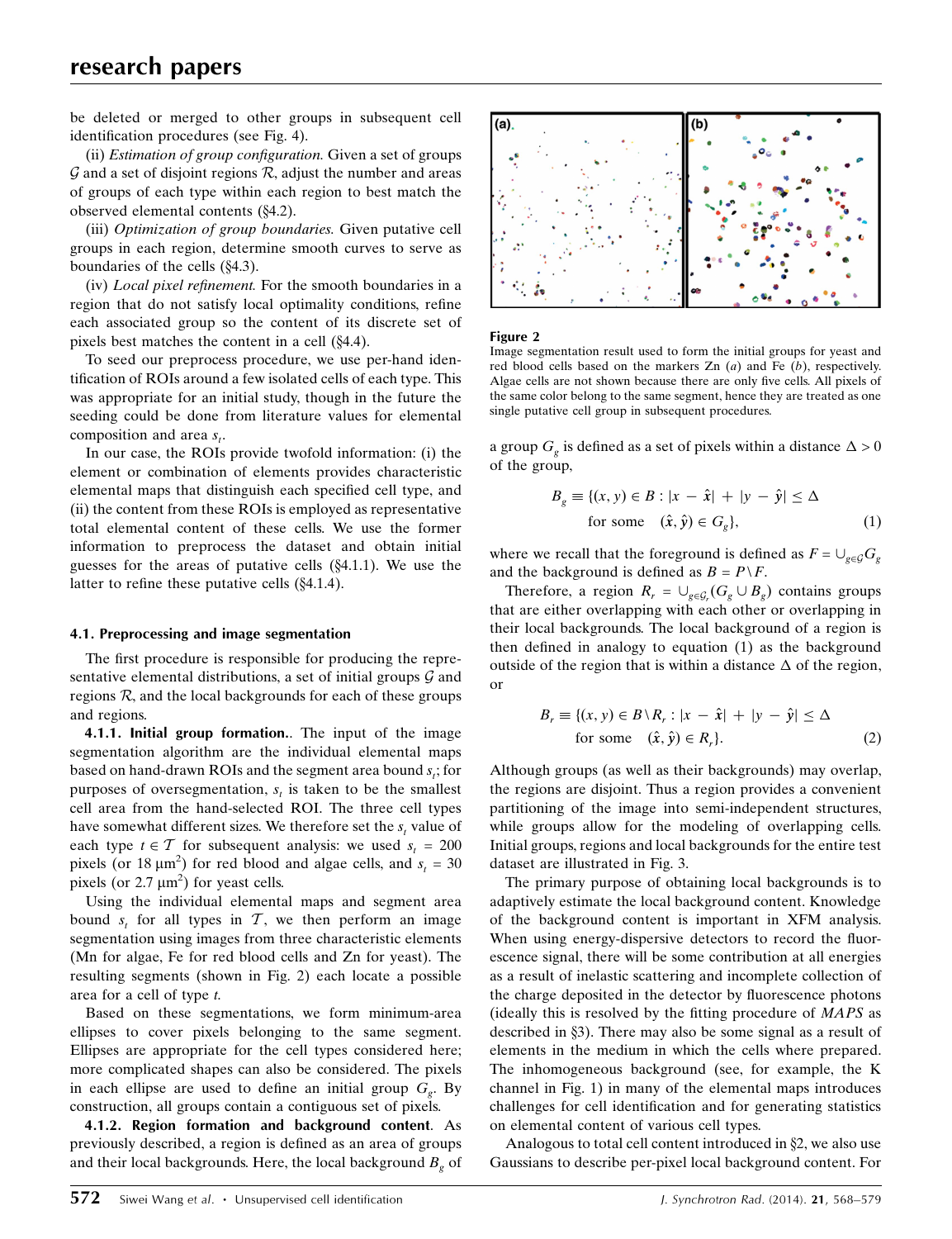

#### Figure 3

(a) Illustration of groups (foreground pixels), regions and backgrounds with corresponding mathematical notations. The innermost solid boundaries represent the union of groups, the next boundaries (black, orange fill) represent the regions, and the outermost boundaries (pink) represent the union of regions and region backgrounds. (b) Overlay showing distributions of Fe (red), Mn (green), Zn (blue) and the region boundaries (white). Note that (*a*) illustrates a  $\Delta = 2$  pixel distance; we use  $a \Delta = 5$  pixel distance for both group and region background estimation in our experiments.

example,  $\mu_{er}$  denotes the mean (per-pixel) content of element  $e$  in the local background of region  $R<sub>r</sub>$  and is defined as

$$
\mu_{er} \equiv \frac{1}{|B_r|} c_e(B_r) = \frac{1}{|B_r|} \sum_{(x,y)\in B_r} c_e(x,y).
$$
 (3)

We similarly define the sample variance in the local background  $B_r$ ,

$$
\sigma_{er}^2 \equiv \frac{1}{|B_r| - 1} \sum_{(x, y) \in B_r} \left[ c_e(x, y) - \frac{1}{|B_r|} c_e(B_r) \right]^2.
$$
 (4)

4.1.3. Representative cell elemental content. For the subsequent procedures we require statistics of the content of each type of cell to broadly characterize the types of cells.

In the current approach, we represent the distribution of the total elemental content in a cell as a truncated (imposing nonnegativity) Gaussian. Although other distributions can be used in our framework, we focus on Gaussians here to illustrate the method based on a small number of distributional parameters. In particular, if we assume that the contents for cells of different types and elements are independent, we need only to specify means and variances  $(\mu_{et}, \sigma_{et}^2)$  for all  $e \in \mathcal{E}$ and  $t \in \mathcal{T}$ .

If such information is unavailable, it can be estimated by using a small number of expert hand-selected cells, particularly those that are well separated from other cells in this particular example. Given a collection  $\mathcal{G}'(t)$  of hand-selected groups corresponding to cells of type  $t$ , we can use the sample mean

$$
\hat{\mu}_{et} = \frac{1}{|\mathcal{G}'(t)|} \sum_{g \in \mathcal{G}'(t)} c_e(G_g)
$$
\n<sup>(5)</sup>

and sample variance

 $\hat{\sigma}_{et}^2 = \frac{1}{|\mathcal{G}'(t)| - 1}$  $\overline{ }$  $g \in \mathcal{G}'(t)$  $[c_e(G_g) - \hat{\mu}_{et}]^2$  (6)

as estimates for  $\mu_{et}$  and  $\sigma_{et}^2$ , respectively.

4.1.4. Content computation for groups. Here we describe how to compute content for groups. Because we allow groups to overlap, it is necessary to apportion the content given by an elemental map among overlapping groups. A naïve way to distribute the content  $c_e(x, y)$  would be to split it equally among the groups that contain the pixel  $(x, y)$ . The approach that we take is to account for the relative abundance of the element with respect to the group's type. Another way to describe this is to split pixel content between groups which contain that pixel weighted to the mean content per group and type. For this we employ the representative means  $\mu_{et}$  as estimated in §4.1.3.

Formally, we let  $\mathcal{G}_t(x, y) \subset \mathcal{G}$  denote the set of groups of type  $t \in \mathcal{T}$  that contain pixel  $(x, y)$ . A single group of type t containing  $(x, y)$  is thus assigned the fraction of content

$$
f_{et}(x, y) = \frac{\mu_{et}}{\sum_{t' \in \mathcal{T}} |G_{t'}(x, y)| \mu_{et'}}.
$$
 (7)

By construction, the content from an elemental map is preserved: summing over all groups containing  $(x, y)$  yields the elemental map content  $c<sub>n</sub>(x, y)$ . Taking into account the background's contribution and using this weighting, we define the assigned content of element  $e \in \mathcal{E}$  for group  $g \in \mathcal{G}$  of type  $t \in \mathcal{T}$  by

$$
c_{\text{ggt}} = \sum_{(x,y)\in G_{g}} f_{\text{et}}(x,y) \big[ c_{e}(x,y) - \mu_{\text{er}} \big],\tag{8}
$$

where  $r \in \mathcal{R}$  denotes the region that group  $G_g$  belongs to.

#### 4.2. Estimation of group configuration

The image segmentation in  $§4.1$  is used to provide an initial group configuration (i.e. numbers and areas of groups). However, two drawbacks prevent this configuration from serving as putative cell areas: (i) only a single trace element for each cell type is taken into account, whereas cells are usually represented with multiple elements in XFM datasets; and (ii) overlapping cells of the same type are not taken into account.

We now introduce an iterative procedure for adjusting this initial group configuration to a more realistic configuration. In each iteration, the current configuration is updated to better match the region content with respect to the representative cell contents (from  $\S4.1.3$ ). We use a generalized likelihood ratio (GLR) test to determine whether such an update would improve the configuration for region  $R<sub>r</sub>$ . This GLR test is formulated as (Wasserman, 2003)

$$
\frac{\max_{\Theta_0} \mathcal{L}(H_0|c_r)}{\max_{\Theta_0^C} \mathcal{L}(H'|c_r)}.
$$
\n(9)

The null hypothesis parameter space  $\Theta_0 = \{H_0\}$  has the current group configuration as its only hypothesis; the complementary parameter space  $\Theta_0^C$  has alternative hypotheses with reduced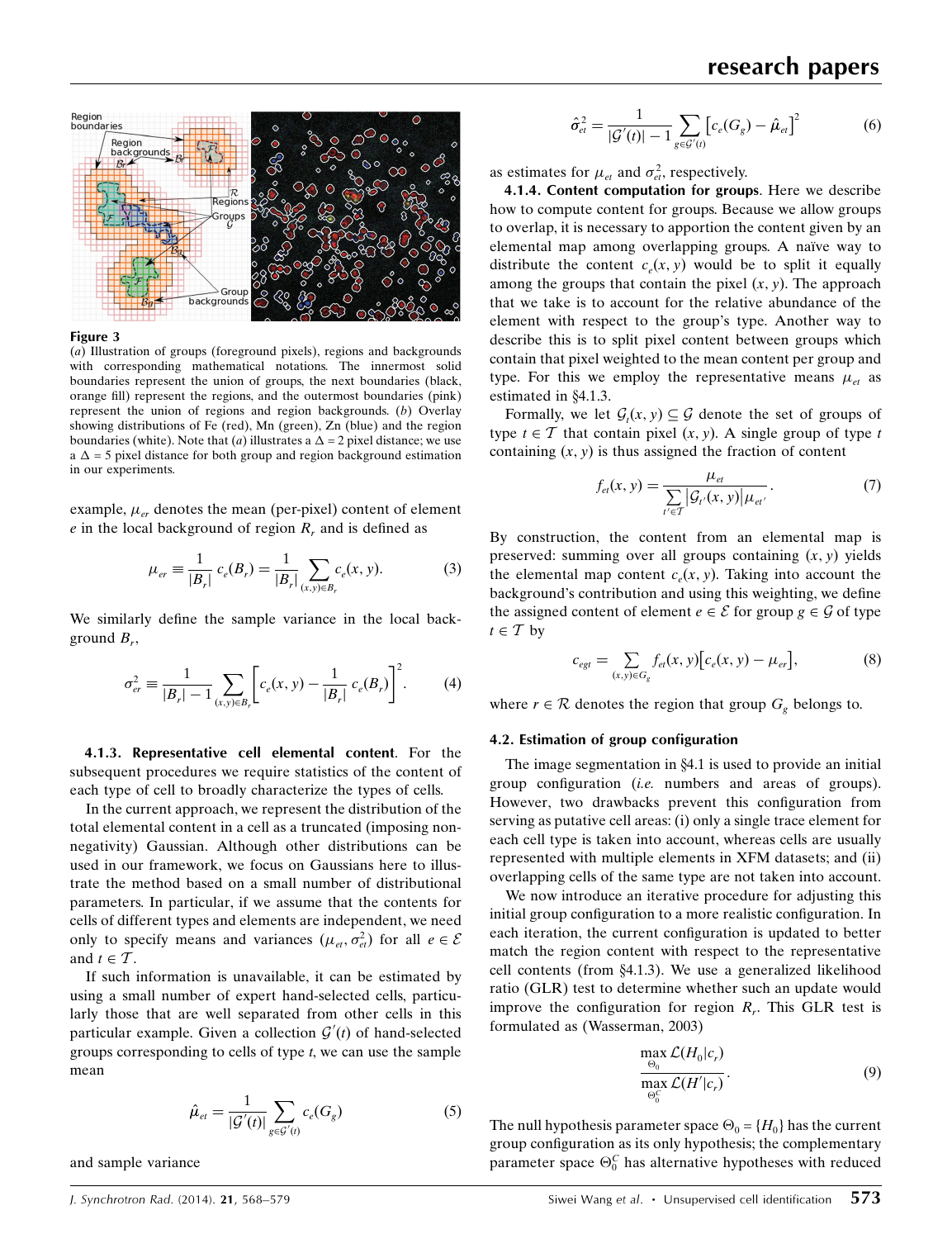numbers of groups. We need only to consider alternative hypotheses with fewer groups  $|\mathcal{G}'_r| < |\mathcal{G}_r|$  (Wu & Nevatia, 2009) because of the oversegmentation discussed in §4.1.

Even if we only reduce the number of groups, testing all possible configurations is still prohibitive. To make this GLR test computationally tractable, we limit the parameter space  $\Theta_0^C$  to alternative hypotheses of exactly  $|\mathcal{G}_r| - 1$  groups, either through merging two groups  $g, g' \in \mathcal{G}_r$  (forming a new group from  $G_{g} \cup G_{g'}$  or deleting a group  $g \in \mathcal{G}_{r}$ .

The data here are the elemental content  $c_r = (c_{re})$  of all pixels in region  $R<sub>r</sub>$ . Assuming the contents of groups in a region are independent, we can cast  $c<sub>r</sub>$  as the sum of the contents  $[c<sub>g</sub> = (c<sub>egt</sub>)]$  in the groups  $g \in G_r$  and the contents  $[c_{br} = (c_{ebr})]$  in the respective local backgrounds  $\cup_{g \in \mathcal{G}_r} B_g$ . Formally, for all  $e \in \mathcal{E}$  we have

$$
c_{re} = \sum_{(x,y)\in\{G_g: g\in\mathcal{G}_r\}} c_e(x,y) = c_{ebr} + \sum_{g\in\mathcal{G}_r} c_{egt},
$$
(10)

where  $c_{\text{egt}}$  is defined in equation (8). The likelihood of our null hypothesis is thus evaluated as

$$
\mathcal{L}(H_0|c_r) = \left[\prod_{g \in \mathcal{G}_r} \mathcal{L}(H_0|c_g)\right] \mathcal{L}(H_0|c_{br}).
$$
\n(11)

The mean and variance of element  $e$  for group  $g$  (of type  $t$ ) in region  $R_r$  are defined by

$$
\tilde{\mu}_{\text{egr}} = \mu_{\text{er}} |G_{\text{g}}| + \hat{\mu}_{\text{et}} \quad \text{and} \quad \tilde{\sigma}_{\text{egr}}^2 = \sigma_{\text{er}}^2 |G_{\text{g}}| + \hat{\sigma}_{\text{et}}^2,
$$

where  $\hat{\mu}_{et}$  and  $\hat{\sigma}_{et}^2$  are defined in equations (5) and (6). The likelihood  $\mathcal L$  of group g is

$$
\mathcal{L}(H_0|c_g) = \left(\prod_{e \in \mathcal{E}} 2\pi \tilde{\sigma}_{egr}^2\right)^{-1/2} \exp\left[-\frac{1}{2} \sum_{e \in \mathcal{E}} \frac{(c_{egt} - \tilde{\mu}_{egr})^2}{\tilde{\sigma}_{egr}^2}\right].
$$
\n(12)

The likelihood of the background is defined similarly, with the background mean and variance of element e defined by

$$
\tilde{\mu}_{\text{ebr}} = \mu_{\text{er}} \left| \bigcup_{g \in \mathcal{G}_r} B_g \right| \quad \text{and} \quad \tilde{\sigma}_{\text{ebr}}^2 = \sigma_{\text{er}}^2 \left| \bigcup_{g \in \mathcal{G}_r} B_g \right|.
$$

The likelihood of an alternative hypothesis  $H'$  is evaluated similarly to the null hypothesis in equation (11). In the merging and deleting operations, we now need only to modify the appropriate terms corresponding to the configuration differences between  $H_0$  and  $H'$ :

(i) Merging. If  $H'$  corresponds to merging adjacent groups  $(g, g')$ , by convention the resulting group inherits the type t from the first group g [we also consider the pair  $(g', g)$ ]. The new group has content computed by using the pixels  $G_{\varrho} \cup G_{\varrho'}$ in equation (8). The updated means and variances for the new group  $g''$  are given by

$$
\tilde{\mu}_{eg''r} = \mu_{er} \big| G_{g'} \cup G_g \big| + \hat{\mu}_{et} \quad \text{and} \quad \tilde{\sigma}_{eg''r}^2 = \sigma_{er}^2 \big| G_{g'} \cup G_g \big| + \hat{\sigma}_{et}^2.
$$

(ii) Deleting. If  $H'$  corresponds to deleting group g, then we expand the background with all pixels only in group g. Those pixels are

$$
G_g^* \equiv \{(x, y) \in G_g : \forall g' \in \mathcal{G}_r \setminus \{g\}, (x, y) \notin G_{g'}\}.
$$
 (13)

In the evaluation of joint likelihood, we drop the term with respect to  $c_g$  and update background means  $\tilde{\mu}_{eb'r}$  and variances  $\tilde{\sigma}_{eb'r}^2$  as

$$
\tilde{\mu}_{e^{b'r}} = \mu_{er} \left| \bigcup_{g \in \mathcal{G}_r} B_g \bigcup G_g^* \right| \quad \text{and} \quad \tilde{\sigma}_{eb'r}^2 = \sigma_{er}^2 \left| \bigcup_{g \in \mathcal{G}_r} B_g \bigcup G_g^* \right|.
$$

An example of how merging and deleting operations update the group configuration in a region is shown in Fig. 4. The outcome of this procedure (summarized in Procedure 2) is a group configuration that better describes the elemental content in every region.

**Procedure 2.** Estimation of group configurations (see  $\S4.2$ ). Given regions  $\mathcal{R}$ , groups  $\mathcal{G}$ , elemental content  $c_r$ , and mean and variance of elemental content  $[e.g.$  from equations  $(5)$  and (6)];

for all regions 
$$
r \in \mathcal{R}
$$
 do

repeat Set NumRegChanged = 0; Evaluate null hypothesis  $\mathcal{L}(H_0|c_r)$ ; Find  $\mathcal{L}(H'|c_r) := \max \mathcal{L}(H|c_r)$  over  $H \in \Theta_0^C$ ; if  $\mathcal{L}(H' | c_r) > \mathcal{L}(H_0 | c_r)$  then NumRegChanged = 1; Update  $\mathcal{G}_r$  according to  $H'$ ; until  $NumRegChange$  = 0.

## 4.3. Optimization of group boundaries

The goal of our third procedure is to refine the area and location of each group so that the final shape and location best matches the elemental content for a particular type of cell to the given representative elemental content; see, for example, equations (5) and (6). We formulate this problem as an opti-



## Figure 4

Example of the progress of group merging and deleting operations.  $(a)$ Initial configuration;  $(b)$ ,  $(c)$  merging two red blood cell groups;  $(d)$ ,  $(e)$ ,  $(g)$  merging two yeast cell groups;  $(f)$  deleting a yeast cell group. The overlay of Mn (green), Fe (red) and Zn (blue) elemental maps  $(h)$ shows that this area contains four red blood cells and one yeast cell, which overlaps one of the red blood cells. The end configuration in  $(g)$  shows that the estimation procedure identifies this configuration correctly. Group boundaries are shown as ellipses for illustration only; all operations are based on taking the union of pixels.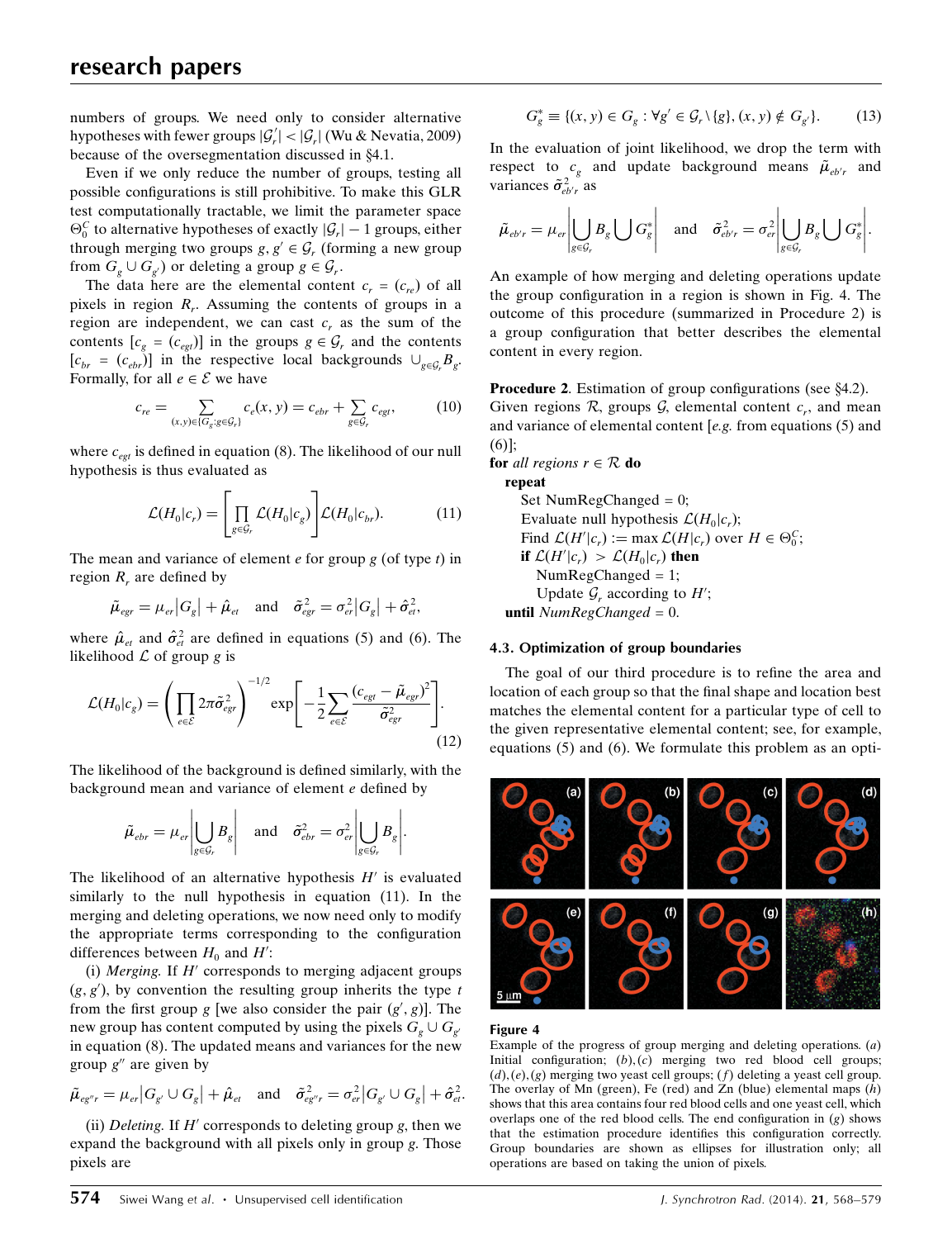mization problem and develop a gradient-sampling (Burke et al., 2005) Gauss–Newton approach to solve it.

Previous approaches to this problem include regiongrowing methodologies by active contour (Chan & Vese, 2001), level sets (Caselles et al., 1995; Malladi et al., 1995) and snake (Kass *et al.*, 1988). Our technique also builds on the inside–outside model described by Amit (2002). Our approach differs from these techniques in that we focus on growing the inside region with multiple intensity channels taken into account simultaneously, and we use gradient sampling to approximate the steepest descent directions of overlapping groups.

Our partition of the image into regions allows us to treat the optimization over each region independently; in the remainder of this section we describe the optimization over a single region  $R_r$ .

The unknown variables in the optimization problem are the parameters that describe the shape and location of the boundary of each group. In our experiments we parameterized the boundaries using Daubechies wavelets (Daubechies, 1992) truncated at level d,  $\{\psi_k(\tau): k = 0, \ldots, d\}$ , where  $\tau \in [0, 1]$ . The boundary of a group  $g \in \mathcal{G}_r$  is parameterized as  $\theta_\varrho(\tau) =$  $[\theta_{gx}(\tau), \theta_{gy}(\tau)]$  for x, y coordinates defined by wavelet coefficients  $u_{ek} = (u_{ekx}, u_{eky})$  as

$$
\theta_g(\tau) = \sum_{k=0}^d u_{gk} \psi_k(\tau), \quad \text{for } \tau \in [0, 1]. \tag{14}
$$

As a result, the unknowns in our optimization problems are the wavelet coefficients  $u = (u_{g0}, \dots, u_{gd})_{g \in \mathcal{G}_r}$ . In our experiments, these coefficients are initialized by fitting a minimumarea ellipse to each group generated in the previous step; see  $§4.2$ .

The objective function has two components: a proximalpoint term that regularizes the objective and a data component that penalizes deviation of the group's elemental content from typical elemental cell content. The proximal-point term is  $||u - \bar{u}||^2$ , where  $\bar{u}$  is the initial pasteurization (e.g. generated from a minimum-area ellipse). We use the squared scaled  $\ell_2$ -norm  $||w||^2 = w^T \Lambda w$ , where  $\Lambda = \text{dig}(\lambda_i)$  is a diagonal scaling matrix with  $1/\lambda_i$  as the variance of component i of u, which accounts for the different scales of wavelet coefficients from different levels  $k = 0, \ldots, d$ .

The data objective penalizes violation of typical elemental content. For every cell type  $t \in \mathcal{T}$  and element  $e \in \mathcal{E}$ , we define bounds  $(L, U)$  that take the region background into account. In our experiments, we use bounds based on being within one standard deviation of the mean elemental content or

$$
U_{\rm ent} = \mu_{\rm et} + \sigma_{\rm et} + \mu_{\rm er} \quad \text{and} \quad L_{\rm ent} = \mu_{\rm et} - \sigma_{\rm et} + \mu_{\rm er}.
$$

Given these typical elemental bounds, we define the data objective for group  $g \in \mathcal{G}_r$  (of type  $t \in \mathcal{T}$ ) and element  $e \in \mathcal{E}$ as

$$
h_e[c_e(u_g)] = \begin{cases} \frac{1}{2} [c_e(u_g) - U_{en}]^2 & \text{if } c_e(u_g) \ge U_{en}, \\ 0 & \text{if } L_{en} < c_e(u_g) < U_{en}, \\ \frac{1}{2} [c_e(u_g) - L_{en}]^2 & \text{if } c_e(u_g) \le L_{en}, \end{cases} \tag{15}
$$

where  $c_e(u_g) = c_{egt}$  is the assigned elemental content of the group  $G_g$  defined by the wavelet parameters  $u_g$ . The group's area can be defined by an inverse wavelet transform. Summing the data objective over all elements, we define the region objective

$$
J_r(u) = \sum_{g \in \mathcal{G}_r} \sum_{e \in \mathcal{E}} h_e \big[ c_e(u_g) \big] + (\rho/2) \|u - \bar{u}\|_{\Lambda}^2, \qquad (16)
$$

where  $\rho$  is a predefined parameter regularizing between the data term and the proximal-point term. The function  $J_r(u)$  is in general nonsmooth (due to the pixellation effect), and we therefore employ gradient sampling to approximate the steepest descent direction. We accelerate the steepest descent step with a Gauss–Newton procedure that exploits the fact that we know the Hessian,  $\rho \Lambda$ , of the second term. We terminate our optimization if the data objective becomes zero or when we reach an iteration limit.

### 4.4. Optimality test and local pixel refinement

In this section, we describe an optimality test for evaluating the local optimality of group boundaries obtained using the procedure in  $\&4.3$ . We also propose a procedure that locally refines boundary pixels on groups that do not satisfy this optimality test.

For a given group  $G_g$ , we define its inside boundary  $N_g^-$  and outside boundary  $N_g^+$  as

$$
N_g^- \equiv \{(x, y) \in G_g : \exists (x', y') \in B_g \text{ and } ||(x, y) - (x', y')||_1 = 1\},
$$
  
\n
$$
N_g^+ \equiv \{(x, y) \in B_g : \exists (x', y') \in G_g \text{ and } ||(x, y) - (x', y')||_1 = 1\}.
$$

We also denote the updated objective  $J_r(u_g)$  as  $J_r(G_g)$  for the group of pixels  $G_{\varrho}$ . We then define the following optimality test based on  $G_g$ ,  $N_g^+$  and  $N_g^-$ :

**Optimality test 1.**  $G_g$  is said to have a locally optimal boundary if adding or deleting a single pixel does not improve  $J_r$ , that is, if  $J_r(G_g) \leq J_r(G_g \cup \{(x, y)\})$  for all  $(x, y) \in N_g^+$  and  $J_r(G_g) \leq J_r(G_g \setminus \{(x, y)\})$  for all  $(x, y) \in N_g^-$ .

If  $G_{\rho}$  does not satisfy this test, then we apply the local pixel refinement procedure (Procedure 3) to modify the boundary pixels of  $G<sub>e</sub>$ . This procedure changes only one pixel at a time and repeats only MaxIt iterations. We employ this procedure for groups whose elemental contents are not within the range of  $[L_{\text{err}}, U_{\text{err}}]$  for at least one  $e \in \mathcal{E}$ , and we keep the *MaxIt* small (set to 5 in our experiments) so that the resulting  $G<sub>e</sub>$  still maintains an approximately elliptic shape, as discussed in x4.1.1. This refinement procedure works for groups that are not overlapping with others because we have access to the exact  $J_r$  in the process of changing boundary pixels.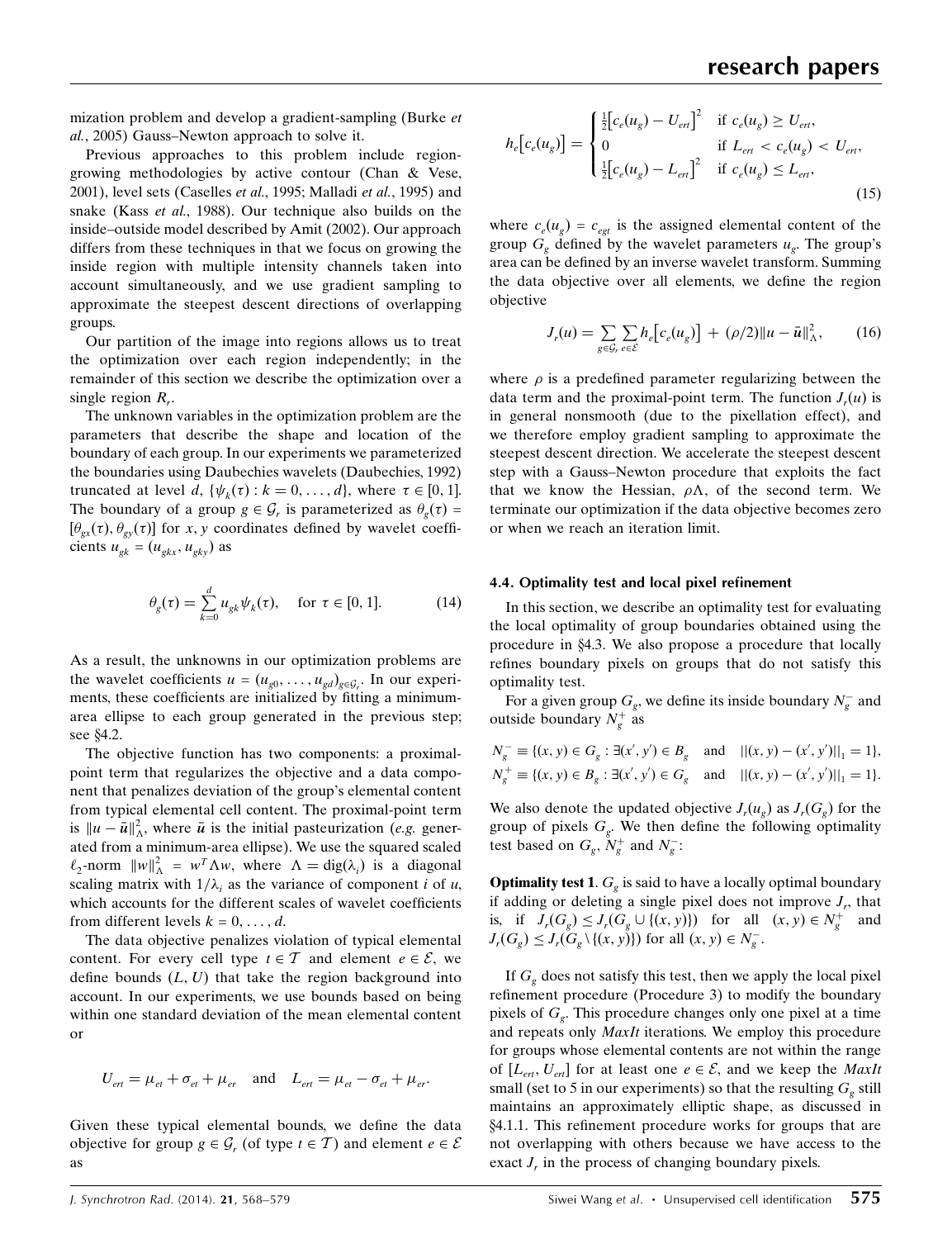Procedure 3. Local pixel refinement (see §4.4). Given pixel sets  $G_g$ ,  $N_g^-$  and  $N_g^+$ ; for iter  $<$  MaxIt do Let  $(x^+, y^+) = \arg\min_{y} J_r(G_g \cup \{(x, y)\})$  $(x,y) \in N_g^+$ and set  $J_r^+ = J_r(G_g \cup \{(x^+, y^+)\});$ Let  $(x^-, y^-) = \operatorname{argmin} J_r(G_g \setminus \{(x, y)\})$  $(x,y) \in N_g^$ and set  $J_r^- = J_r(G_g \setminus \{(x^-, y^-)\});$ if  $J_r(G_g)\leq \min(J_r^+,J_r^-)$  then Locally optimal: return; else if  $J_r^- < J_r^+$  then Remove pixel  $(x^-, y^-)$  from  $G_{\varphi}$ ; else Add pixel  $(x^+, y^+)$  to  $G_g$ ;  $iter = iter + 1.$ 

# 5. Results

In this section, we present the results obtained from applying our approach to the test data set described in  $\S$ 3. Since the focus of using X-ray fluorescent microscopy is to study elemental contents of cells and we do not have manual annotations to compare with individual cells, our key metric of success is how well the elemental content distributions of the identified cell populations match the truncated Gaussian with their means represented by elemental content based on handdrawn ROIs.

We evaluate the resulting cell populations based on the elemental distributions of each cell's characteristic elements and multiple elements of well measurable quantities (e.g. yeast cells contain P, K, Zn, etc.). In addition, we are interested in how different the elemental contents from identified cell populations comparing with those from the hand-drawn ROIs, especially if these ROIs are informative enough for identifying the entire cell population. We expect contents of well measurable elements in given cell populations to be well above the estimated background derived from neighboring background pixels  $(\S 4.1.2)$  in their respective cell populations. Hence, as a byproduct, we also evaluate how well the background estimation works.

In Fig. 5, we show color-coded elemental content distributions (P, K, Mn, Fe, Zn) for the three cell types. These elemental distributions are the net contents after removal of estimated background. We also include an additional row showing the estimated background distributions. We observe the following:

(i) If a cell population contains well measurable amounts of specific elements, then the corresponding net contents (after removing background using neighbor background pixels) are well above zero. For example, the characteristic elements (Mn, Fe and Zn) are distinctly high in their respective cell populations; yeast cells also show high contents in P and K simultaneously. For those elements whose contents in cells are close to detection limits, their net content distributions can have both positive and negative values. This is because (a) the statistical nature of the collected signal can lead to negative



Figure 5

P, K, Mn, Fe, Zn content distributions of identified algae (green), yeast (blue) and red blood (red) cells. The light blue, pink and light green points indicate the estimated background (Bg) contents of the respective cell areas. The horizontal axis (log scale) shows net elemental content, and the points are distributed randomly within bounds in the vertical direction in order to provide separation. The magenta and black lines show, respectively, the initialized means from hand-drawn regions of interest, and the means of the actual cell populations in the characteristic elements. As expected, the cells tend to have high elemental content in their characteristic elements: red blood cells have high Fe content, and yeast cells contain significant amounts of P and Zn. Some elements can show negative content for some cells (the K channel in red blood cells, for example); this is because of the need to subtract substrate and background signals from the raw elemental content to calculate the actual elemental content for a given cell. In case the signal is close to zero, the statistical nature of the collected signal can lead to negative numbers when two nearly equal signals are subtracted.

numbers when two nearly equal signals are subtracted; (b) some of these elements contain 'halo' regions: if the identified cells do not contain large quantities of these elements and they are inside of these regions (e.g. K content in red blood cells), we can obtain negative net contents.

(ii) The distances between the magenta and black lines show how much the initial guesses from a few hand-drawn ROIs differ from the means of the cell populations determined by our method. The mean contents from the identified cell populations (>100 cells) are within 20% ranges compared with the mean contents from hand-drawn ROIs, which include no more than ten cells. This indicates that the cell populations in our dataset have consistent elemental contents, especially in their respective characteristic elements.

(iii) We observe that the iron content values we obtained are in a reasonably good agreement with literature values. For example, for red blood cells we measure a mean Fe content of about 50 fg per cell (see Fig. 5), which compares with 60–80 fg per cell as reported by Jones (1975) and Hewitt et al. (1989). The difference may be due to possible elemental redistribution due to the sample preparation procedure, the limited statistics we employed, an underestimate of cell size, or an overestimate of background contribution.

To summarize, we observe that all identified cells have significant contents that match their respective biological expectations. These elemental contents are different from the mean contents of the hand-drawn ROIs by about 20%. Furthermore, our background estimation works well for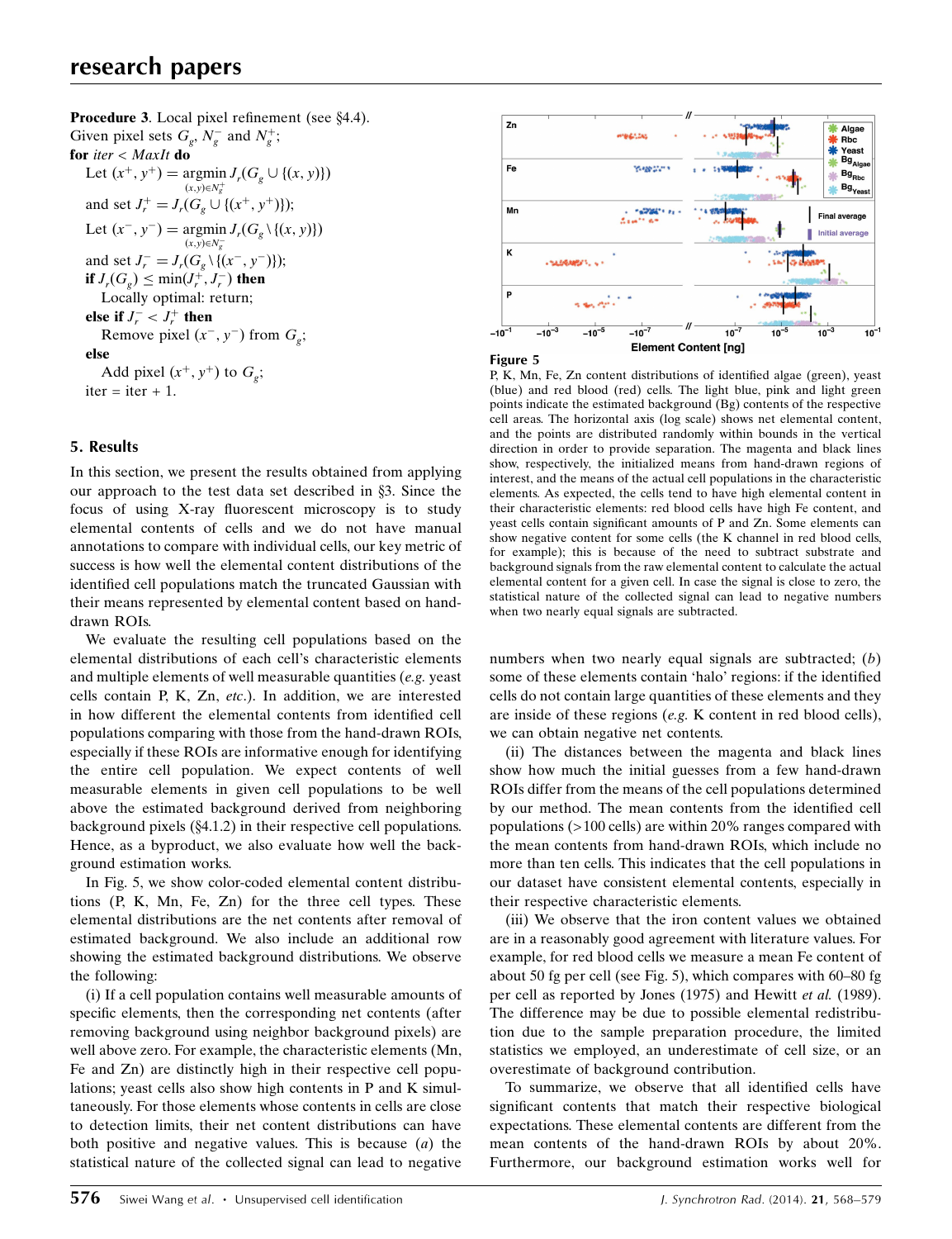elements with well measurable amounts in given cell populations.

## 6. Discussion and validation

The cell identification results we report in  $\S$ 5 use the sum of the four detector measurements, where each detector segment records the fluorescence signal from a slightly different viewing angle. This can lead to slight variations in calculated elemental concentration because of variations in scattering background and absorption of fluorescence signal along the viewing path. To validate that the identified cell areas do contain cells, we applied this approach to each elemental concentration map separately and compared the elemental distributions of all resulting cell populations. Our assumption is that if an area contains actual cells, all four detectors will measure significant elemental signals from it. In this case, if our approach identifies similar cells from all four individual measurements and the sum of them, this identification agreement provides evidence that our approach finds cells correctly.

Fig. 6 shows the elemental content from the resulting red blood and yeast cells (there are only five algae cells). These scatterplots show that the Fe distributions of resulting red blood cells and the Zn distributions of resulting yeast cells are similar. An ANOVA test (Rice, 1995) determines that none of the five cell populations has statistically significant differences in elemental distribution. Hence we conclude that this identification approach using different measurements of the same sample recognizes similar elemental distributions of each resulting cell population.

We also examined the dependence on the initial determination of foreground and background regions. In the preprocessing step, we divide pixels into foreground and background components based on the thresholding pixel intensity in the their characteristic elemental maps. We eval-



#### Figure 6

(a) Boxplot of Fe distributions from red blood cells obtained using the separate detector segments as well as their sum. (b) Boxplot of Zn distributions from yeast cells obtained using separate detector segments as well as their sum. This figure demonstrates that elemental contents obtained by separate analysis from the different detector segments are similar, adding confidence in the robustness of our results. The central mark is the median, the edges of the boxes denote the 25th and 75th percentiles, the whiskers extend to the most extreme data points not considered outliers, and the outliers are plotted individually.



Figure 7

Test of the total number of red blood cells  $(a)$  and yeast cells  $(b)$  identified as the initial choice for elemental thresholding is changed over a 20% range. Of course the initial threshold choice has a strong direct effect on the initial number of putative cells found by the algorithm. The effect of this initial parameter choice is greatly reduced at the end of our analysis sequence, as is shown by the comparative robustness of the resulting cell number.

uate the robustness of our approach by varying the threshold  $\pm$  20%. This thresholding variation changes the initial group configurations.

We would like to evaluate whether we can obtain similar cell identification results using initial group configurations from these three different thresholds. If we obtain similar cell identification result, we believe that our approach is robust with respect to threshold variation in the  $\pm 20\%$  range.

The up/down thresholding changes the number of initial groups ('Initial' in Fig. 7) by 15–20%, whereas the numbers of cells among all resulting cell populations ('Result' in Fig. 7) differ only by 5–8%. For example, the preprocessing procedure obtains 288 initial yeast cell groups using the original threshold, and there are 197 yeast cells in the resulting cell population; using downthresholding, the preprocessing obtains 347 initial (a 20% difference) and 209 final (a 6% difference) yeast cell groups. These results illustrate that our





Boxplots showing  $(a)$  Fe distributions in red blood cell populations and (b) Zn distributions in yeast cell populations resulting from three different initial elemental thresholding choices. The similarity of results shows that the results obtained are robust against changes in initial parameters. The central mark is the median, the edges of the boxes denote the 25th and 75th percentiles, the whiskers extend to the most extreme data points not considered outliers, and the outliers are plotted individually.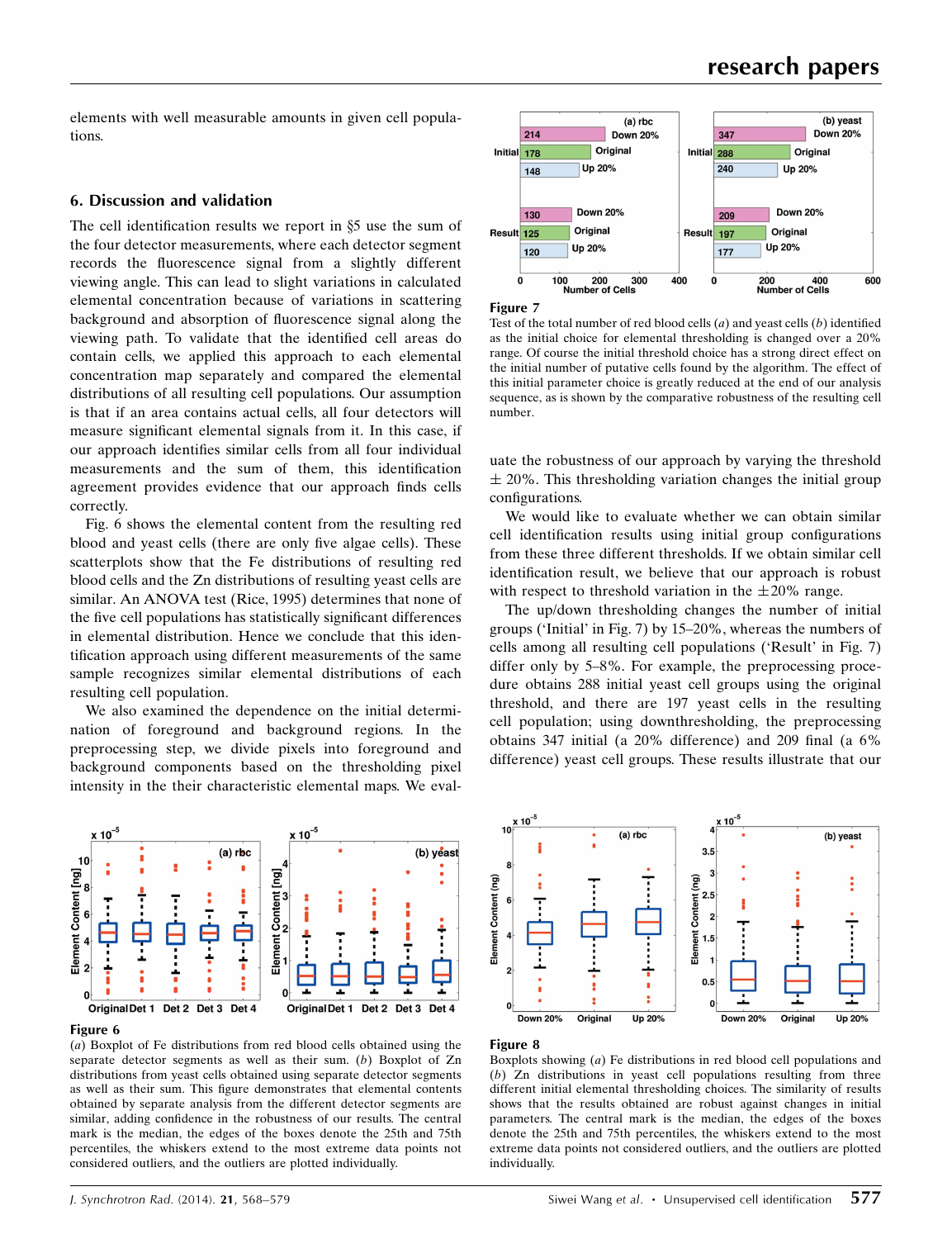final cell populations are relatively insensitive to the different thresholding; the final results change only by  $\pm 8\%$ .

We also compare the elemental contents of cell populations resulting from the three different initial threshold choices. The scatterplots in Fig. 8 show that both the Zn distributions of the resulting yeast cell populations and Fe distributions of the resulting red blood cells are insensitive to the different thresholding. Furthermore, we found no significant difference in the means of all three Zn (and Fe) distributions using a oneway ANOVA test.

These results show that our approach is able to estimate elemental content of cell populations very well, with final results being insensitive to modest changes in initial input parameters.

# 7. Conclusion and future work

We describe here an approach for identifying cells of complex configurations (including heavily overlapping cells) in multidimensional XFM datasets. Without explicit expert knowledge and training using manual annotation, we demonstrate that this approach can identify and differentiate multiple cell types based on their respective trace elemental content. The generalized likelihood ratio test is robust in determining cell configurations using initial putative groups generated by using various elemental content thresholds. Furthermore, our approach shows consistent performance in processing regions with overlapping structures, where it is difficult or impossible to obtain reliable cell identification manually, and easily deals with the volume and complexity of current microscopy data. On a large dataset such as the test dataset shown here, our algorithm takes about an hour of total processing time on a personal laptop, with segmentation taking about 5 min, estimation of regions about 45 min, and boundary delineation and pixel refinement another 10 min. The computing time scales linearly with the number of regions, and exponentially with the number of cells in each region. (This is ten times faster compared with the MAPS routine in obtaining fitted data. Also, our segmentation runs in seconds, which is comparable with running the 'analyze particle' routine in *ImageJ*.)

As we discussed in  $\S1$ , our method extends other unsupervised cell identification methods in that we incorporate into the likelihood test as many independent elements simultaneously as needed, and model overlapping cells to determine their respective elemental content. For example, the common cell counting routine 'analyze particles' in ImageJ (Abramoff et al., 2004) only processes one independent intensity channel at a time, whereas we use all nine elemental maps simultaneously to determine cells. In addition, its approach to cell shape estimation, namely the generation of cell segments based on the thresholding and subsequent clustering based on pixel positions, is similar to our preprocessing segmentation. Our approach extends this by effectively incorporating cell properties such as total elemental content and cell morphology to identify whole cells (i.e. noncontiguous nearby pixels are not mistakenly identified as multiple cells).

Extensions that we plan to integrate into this methodology include the modeling of cell size and shape, adapting the covariance matrix according to the cell size, and in particular making this approach iterative so that the result from the pixel refinement is fed back to the estimation of group configurations to further improve the identification. From the computational perspective, our next step will be to exploit the mutual independence of regions to parallelize our algorithm, as well as to optimize the code for processing speed.

We are aware that this test dataset contains cells with distinct elemental contents. This condition simplifies the initialization part of our cell identification. A natural extension would be to expand the scope of our algorithm in order to study more complicated cases, including cells with arbitrary shapes, sizes and heterogeneous (i.e. non-Gaussian) elemental content distributions, and to analyze full XFM spectra. In addition, we are interested in developing metrics to measure quantitatively the performance of this type of unsupervised approach, possibly aided by image registration with other types of images (e.g. from optical microscopy).

This work was supported by the US Department of Energy, Office of Science, Advanced Scientific Computing Research, and Basic Energy Sciences program (DE-AC02-06CH11357). We thank Qiaoling Jin and Sophie-Charlotte Gleber for helpful suggestions. We are grateful for comments from the referees, which have helped the presentation.

## References

- [Abramoff, M. D., Magelhaes, P. J. & Ram, S. J. \(2004\).](http://scripts.iucr.org/cgi-bin/cr.cgi?rm=pdfbb&cnor=wa5055&bbid=BB1) Biophoton. Intl, 11[, 36–42.](http://scripts.iucr.org/cgi-bin/cr.cgi?rm=pdfbb&cnor=wa5055&bbid=BB1)
- Amit, Y. (2002). [2D Object Detection and Recognition: Models,](http://scripts.iucr.org/cgi-bin/cr.cgi?rm=pdfbb&cnor=wa5055&bbid=BB2) [Algorithms and Networks.](http://scripts.iucr.org/cgi-bin/cr.cgi?rm=pdfbb&cnor=wa5055&bbid=BB2) Cambridge: MIT Press.
- [Arteta, C., Lempitsky, V., Noble, J. A. & Zisserman, A. \(2012\).](http://scripts.iucr.org/cgi-bin/cr.cgi?rm=pdfbb&cnor=wa5055&bbid=BB3) [Proceedings of the 15th International Conference on Medical Image](http://scripts.iucr.org/cgi-bin/cr.cgi?rm=pdfbb&cnor=wa5055&bbid=BB3) [Computing and Computer-Assisted Intervention \(MICCAI12\)](http://scripts.iucr.org/cgi-bin/cr.cgi?rm=pdfbb&cnor=wa5055&bbid=BB3), pp. [348–356. Berlin: Springer-Verlag.](http://scripts.iucr.org/cgi-bin/cr.cgi?rm=pdfbb&cnor=wa5055&bbid=BB3)
- [Aydin, Z., Murray, J., Waterston, R. & Noble, W. \(2010\).](http://scripts.iucr.org/cgi-bin/cr.cgi?rm=pdfbb&cnor=wa5055&bbid=BB4) BMC [Bioinformatics](http://scripts.iucr.org/cgi-bin/cr.cgi?rm=pdfbb&cnor=wa5055&bbid=BB4), 11, 1–13.
- [Bergeest, J.-P. & Rohr, K. \(2011\).](http://scripts.iucr.org/cgi-bin/cr.cgi?rm=pdfbb&cnor=wa5055&bbid=BB5) Lect. Notes Comput. Sci. 6891, 645– [652.](http://scripts.iucr.org/cgi-bin/cr.cgi?rm=pdfbb&cnor=wa5055&bbid=BB5)
- [Bergeest, J.-P. & Rohr, K. \(2012\).](http://scripts.iucr.org/cgi-bin/cr.cgi?rm=pdfbb&cnor=wa5055&bbid=BB6) Med. Image Anal. 16, 1436–1444.
- [Burke, J. V., Lewis, A. S. & Overton, M. L. \(2005\).](http://scripts.iucr.org/cgi-bin/cr.cgi?rm=pdfbb&cnor=wa5055&bbid=BB7) SIAM J. Optim. 15, [751–779.](http://scripts.iucr.org/cgi-bin/cr.cgi?rm=pdfbb&cnor=wa5055&bbid=BB7)
- [Caselles, V., Kimmel, R. & Sapiro, G. \(1995\).](http://scripts.iucr.org/cgi-bin/cr.cgi?rm=pdfbb&cnor=wa5055&bbid=BB8) Intl J. Comput. Vis. 22, [61–79.](http://scripts.iucr.org/cgi-bin/cr.cgi?rm=pdfbb&cnor=wa5055&bbid=BB8)
- Chan, T. & Vese, L. (2001). [IEEE Trans. Image Process.](http://scripts.iucr.org/cgi-bin/cr.cgi?rm=pdfbb&cnor=wa5055&bbid=BB9) 10, 266–277.
- Cortés, L. & Amit, Y. (2008). [IEEE Trans. Pattern Anal. Mach. Intell.](http://scripts.iucr.org/cgi-bin/cr.cgi?rm=pdfbb&cnor=wa5055&bbid=BB10) 30[, 1998–2010.](http://scripts.iucr.org/cgi-bin/cr.cgi?rm=pdfbb&cnor=wa5055&bbid=BB10)
- Daubechies, I. (1992). [Ten Lectures on Wavelets](http://scripts.iucr.org/cgi-bin/cr.cgi?rm=pdfbb&cnor=wa5055&bbid=BB11), CBMS-NSF [Regional Conference Series in Applied Mathematics.](http://scripts.iucr.org/cgi-bin/cr.cgi?rm=pdfbb&cnor=wa5055&bbid=BB11) Philadelphia: [SIAM.](http://scripts.iucr.org/cgi-bin/cr.cgi?rm=pdfbb&cnor=wa5055&bbid=BB11)
- [Dhillon, I., Guan, Y. & Kulis, B. \(2007\).](http://scripts.iucr.org/cgi-bin/cr.cgi?rm=pdfbb&cnor=wa5055&bbid=BB12) IEEE Trans. Pattern Anal. [Mach. Intell.](http://scripts.iucr.org/cgi-bin/cr.cgi?rm=pdfbb&cnor=wa5055&bbid=BB12) 29, 1944–1957.
- [Dismukes, G. C. \(1986\).](http://scripts.iucr.org/cgi-bin/cr.cgi?rm=pdfbb&cnor=wa5055&bbid=BB13) Photochem. Photobiol. 43, 99–115.
- [Good, N. E., Winget, G. D., Winter, W., Connolly, T. N., Izawa, S. &](http://scripts.iucr.org/cgi-bin/cr.cgi?rm=pdfbb&cnor=wa5055&bbid=BB14) [Singh, R. M. \(1966\).](http://scripts.iucr.org/cgi-bin/cr.cgi?rm=pdfbb&cnor=wa5055&bbid=BB14) Biochemistry, 5, 467–477.
- [Gorman, D. S. & Levine, R. P. \(1965\).](http://scripts.iucr.org/cgi-bin/cr.cgi?rm=pdfbb&cnor=wa5055&bbid=BB15) Proc. Natl Acad. Sci. USA, 54, [1665–1669.](http://scripts.iucr.org/cgi-bin/cr.cgi?rm=pdfbb&cnor=wa5055&bbid=BB15)
- [Hawkins, W. W., Speck, E. & Leonard, V. G. \(1954\).](http://scripts.iucr.org/cgi-bin/cr.cgi?rm=pdfbb&cnor=wa5055&bbid=BB16) Blood, 9, 999– [1007.](http://scripts.iucr.org/cgi-bin/cr.cgi?rm=pdfbb&cnor=wa5055&bbid=BB16)